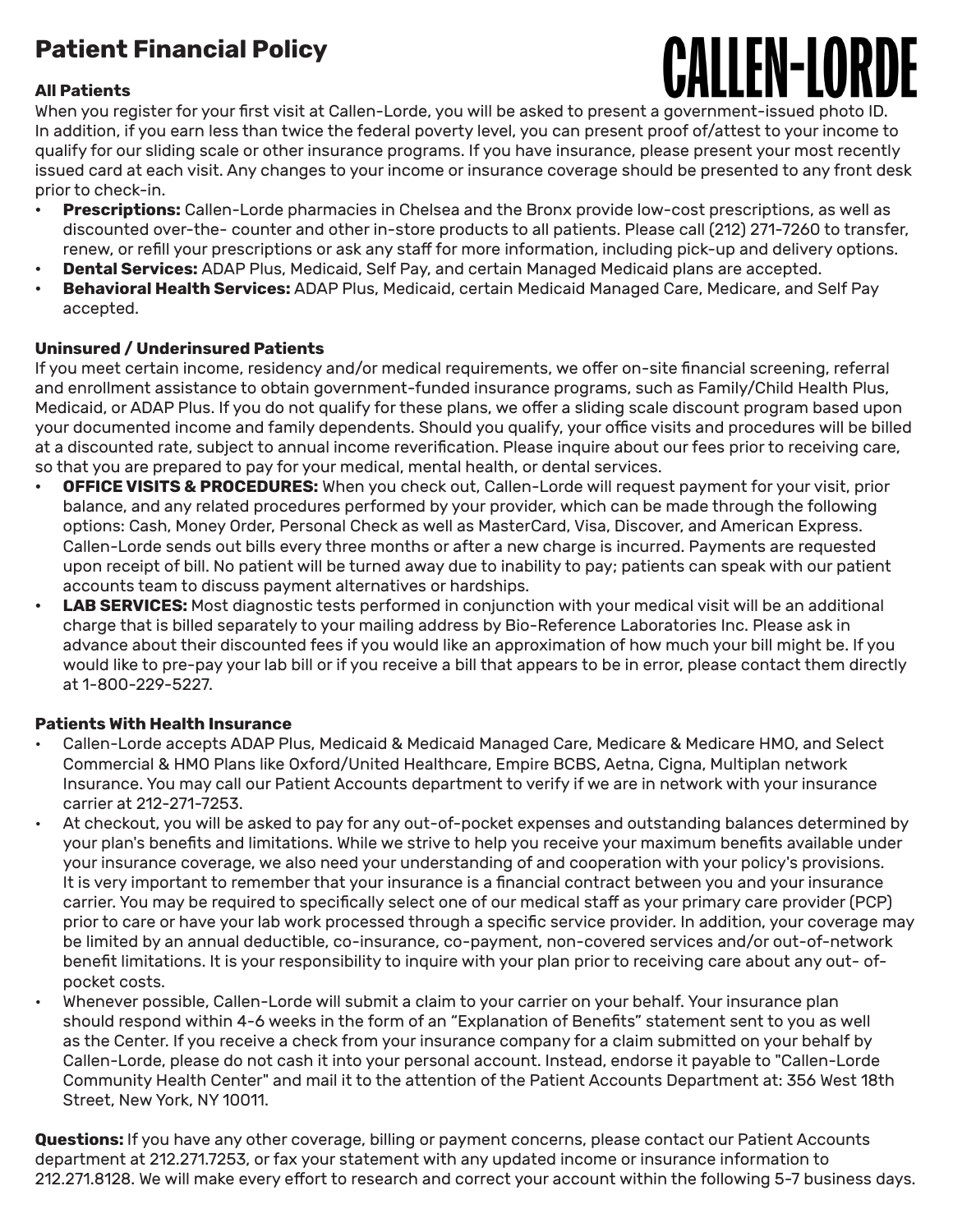## **Patients' Bill of Rights**



### **As a patient in a Clinic in New York State, you have the right, consistent with law, to:**

(1) Receive service(s) without regard to age, race, color, sexual orientation, religion, marital status, sex, gender identity, national origin or sponsor;

(2) Be treated with consideration, respect and dignity including privacy in treatment;

(3) Be informed of the services available at the center;

(4) Be informed of the provisions for off-hour emergency coverage;

(5) Be informed of and receive an estimate of the charges for services, view a list of the health plans and the hospitals that the center participates with; eligibility for third-party reimbursements and, when applicable, the availability of free or reduced cost care;

(6) Receive an itemized copy of his/her account statement, upon request;

(7) Obtain from his/her health care practitioner, or the health care practitioner's delegate, complete and current information concerning his/her diagnosis, treatment and prognosis in terms the patient can be reasonably expected to understand;

(8) Receive from his/her physician information necessary to give informed consent prior to the start of any nonemergency procedure or treatment or both. An informed consent shall include, as a minimum, the provision of information concerning the specific procedure or treatment or both, the reasonably foreseeable risks involved, and alternatives for care or treatment, if any, as a reasonable medical practitioner under similar circumstances would disclose in a manner permitting the patient to make a knowledgeable decision;

(9) Refuse treatment to the extent permitted by law and to be fully informed of the medical consequences of his/ her action;

(10) Refuse to participate in experimental research;

(11) Voice grievances and recommend changes in policies and services to the center's staff, the operator and the New York State Department of Health without fear of reprisal;

(12) Express complaints about the care and services provided and to have the center investigate such complaints. The center is responsible for providing the patient or his/her designee with a written response within 30 days if requested by the patient indicating the findings of the investigation. The center is also responsible for notifying the patient or his/her designee that if the patient is not satisfied by the center response, the patient may complain to the New York State Department of Health;

(13) Privacy and confidentiality of all information and records pertaining to the patient's treatment;

(14) Approve or refuse the release or disclosure of the contents of his/her medical record to any health-care practitioner and/or health-care facility except as required by law or third-party payment contract;

(15) Access to his/her medical record per Section 18 of the Public Health Law, and Subpart 50-3. For additional information link to: http://www.health.ny.gov/publications/1449/section\_1.htm#access;

(16) Authorize those family members and other adults who will be given priority to visit consistent with your ability to receive visitors;

(17) When applicable, make known your wishes in regard to anatomical gifts. Persons sixteen years of age or older may document their consent to donate their organs, eyes and/or tissues, upon their death, by enrolling in the NYS Donate Life Registry or by documenting their authorization for organ and/or tissue donation in writing in a number of ways (such as health care proxy, will, donor card, or other signed paper). The health care proxy is available from the center;

(18) View a list of the health plans and the hospitals that the center participates with; and

(19) Receive an estimate of the amount that you will be billed after services are rendered.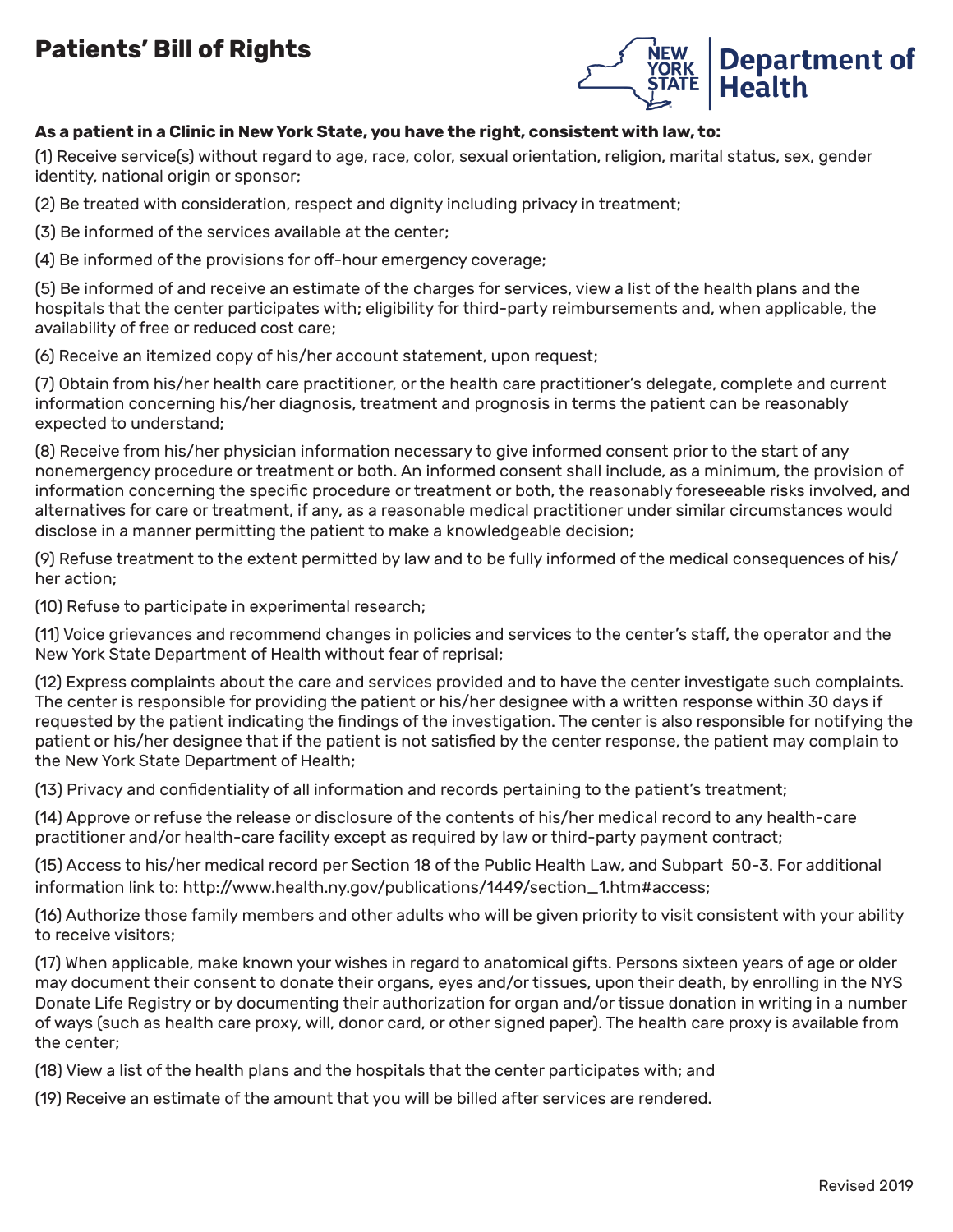## **Patient Responsibilities**

# **CALLEN-LORDE**

**Callen-Lorde Community Health Center (Callen-Lorde) places a high priority on your involvement in your health care. Our goal is for you and your provider(s) to form a partnership that will facilitate the best care for you. This partnership requires a level of personal responsibility on your part. A listing of patient responsibilities, affirmed by Callen-Lorde's Board of Directors follows.**

### **Callen-Lorde patients are responsible for the following:**

To respect the confidentiality and privacy of all Callen-Lorde patients and visitors.

To show respect for the comfort and safety or Callen-Lorde patients, visitors, staff, and property by:

- Keeping your noise level low.
- Limiting your cell phone use to brief calls in permitted areas of the building only.Not yelling, cursing, or using hate speech while in the building or on the phone with Callen-Lorde staff.
- Not making sexual remarks or advances towards staff, patients, or visitors.
- Not harming, using threatening language, or making threatening physical gestures toward Callen-Lorde
- staff, patients, or visitors.
- Not wearing excessive perfumes, oils or other scents.
- Not using Callen-Lorde's computers, phones or other equipment without permission.

To keep track of your appointments and arrive on time for all appointments.

To cancel appointments with at least 24 hours notice if you cannot keep your appointment.

To actively participate in your care by:

- Working with your provider to decide on and plan your treatment.
- Asking questions if you do not understand your treatment or what is expected of you.
- Telling your provider if you are having trouble following your treatment.

To provide accurate and complete information about your current health complaints, past illnesses, hospitalizations, medications, allergies, and other matters relating to your health and/or mental health.

To make sure that Callen-Lorde has up-to-date contact information for you, including your address, telephone number and emergency contact numbers. If you do not give us accurate information, we might not be able to contact you with important messages about your health.

To pay your bill to the best of your ability. This includes providing accurate health insurance information, providing proof of income, applying for government-sponsored benefits, and/or making arrangements for flexible payment plans.

To not bring alcoholic beverages or illegal drugs into the health center.

To not smoke in the health center.

To not bring weapons inside the health center. If your job requires you to carry a weapon, you must alert the front desk staff and keep the weapon out of sight.

To not bring pets or non-service animals into the health center.

To call 911 if you are having a medical emergency.

To comply with all of Callen-Lorde's policies, procedures, and guidelines. Not doing so may affect your ability to receive services at Callen-Lorde, up to and including discharge from care.

#### **If you do not understand these expectations or if you have questions about your responsibilities as a patient of Callen-Lorde, please let us know.**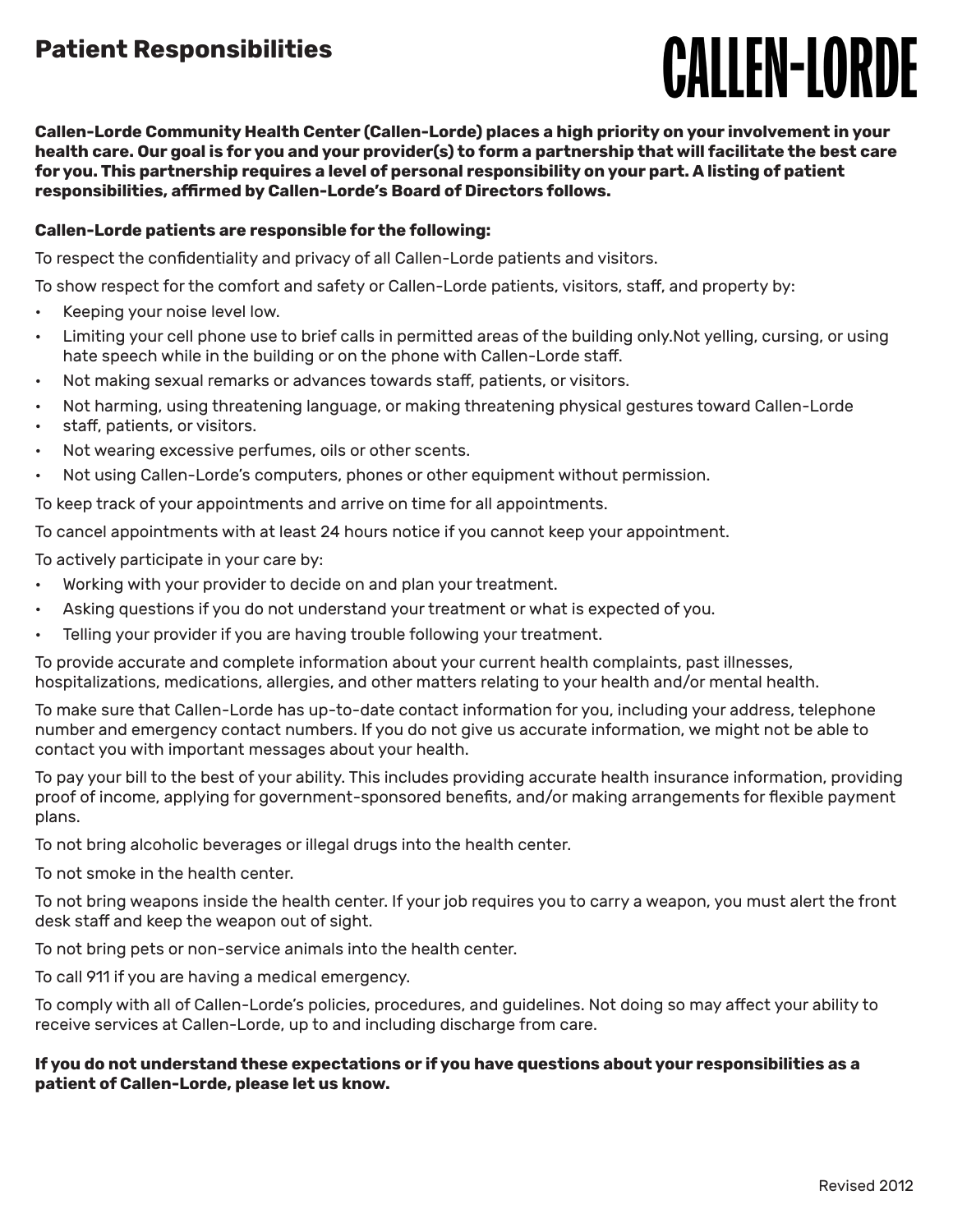# **CALLEN-LORDE**

### **THIS NOTICE DESCRIBES HOW MEDICAL INFORMATION ABOUT YOU MAY BE USED AND DISCLOSED AND HOW YOU CAN GET ACCESS TO THIS INFORMATION. PLEASE READ IT CAREFULLY.**

## **Understanding Your Health Record (Protected Health Information)**

Each time you visit a hospital, physician, or other healthcare provider, a record of your visit is made. Typically, this record contains your symptoms, examination and test results, diagnoses, treatment and a plan for future care or treatment. This information, often referred to as your protected health information (PHI), serves as:

- A basis for planning your care and treatment
- A means of communication among the many health professionals who contribute to yourcare
- A legal document describing the care you received
- A means by which you or a third-party payer can verify that services billed were actuallyprovided
- A tool in educating health professionals
- A source of data for medical research
- A source of information for public health officials charged with improving the health of thenation
- A source of data for facility planning and marketing
- A tool with which to assess and continually work to improve the care we render and theoutcomes we achieve

Understanding what is in your record and how your health information is used helps you to:

- Ensure its accuracy
- Better understand who, what, when, where, and why others may access your healthinformation
- Make more informed decisions when authorizing disclosures to others

### **Your Health Information Rights**

Although your health record is the physical property of the healthcare practitioner or facility that compiled it, the information belongs to you. You have the right to:

- Request a restriction on certain uses and disclosures of your PHI to carry out treatment,payment, or health care operations; to those involved in your care; or for notification of yourlocation, general condition or death. Callen-Lorde is not required to agree to the restriction.
- Obtain a paper copy of the Notice of Privacy Practices upon request.
- Inspect and obtain a paper or encrypted electronic copy on any device/media that ispassword protected and considered secure your PHI for a reasonable fee.
- Request to amend your PHI. Callen-Lorde may deny your request under certaincircumstances (e.g., the information is accurate and complete).
- Obtain an accounting of disclosures of your PHI (a list of the disclosures Callen-Lorde madeof information about you). This does not include disclosures to carry out treatment, paymentor health care operations or disclosures pursuant to an authorization.
- Request and receive reasonable accommodation to receive communications of PHI byalternative means (e.g. electronically or at alternative locations (e.g., different address).
- Request that PHI pertaining to services paid for fully out-of-pocket not be disclosed to thirdparty payer.
- Revoke your consent or authorization to use or disclose PHI except to the extent thatCallen-Lorde has acted in reliance upon it.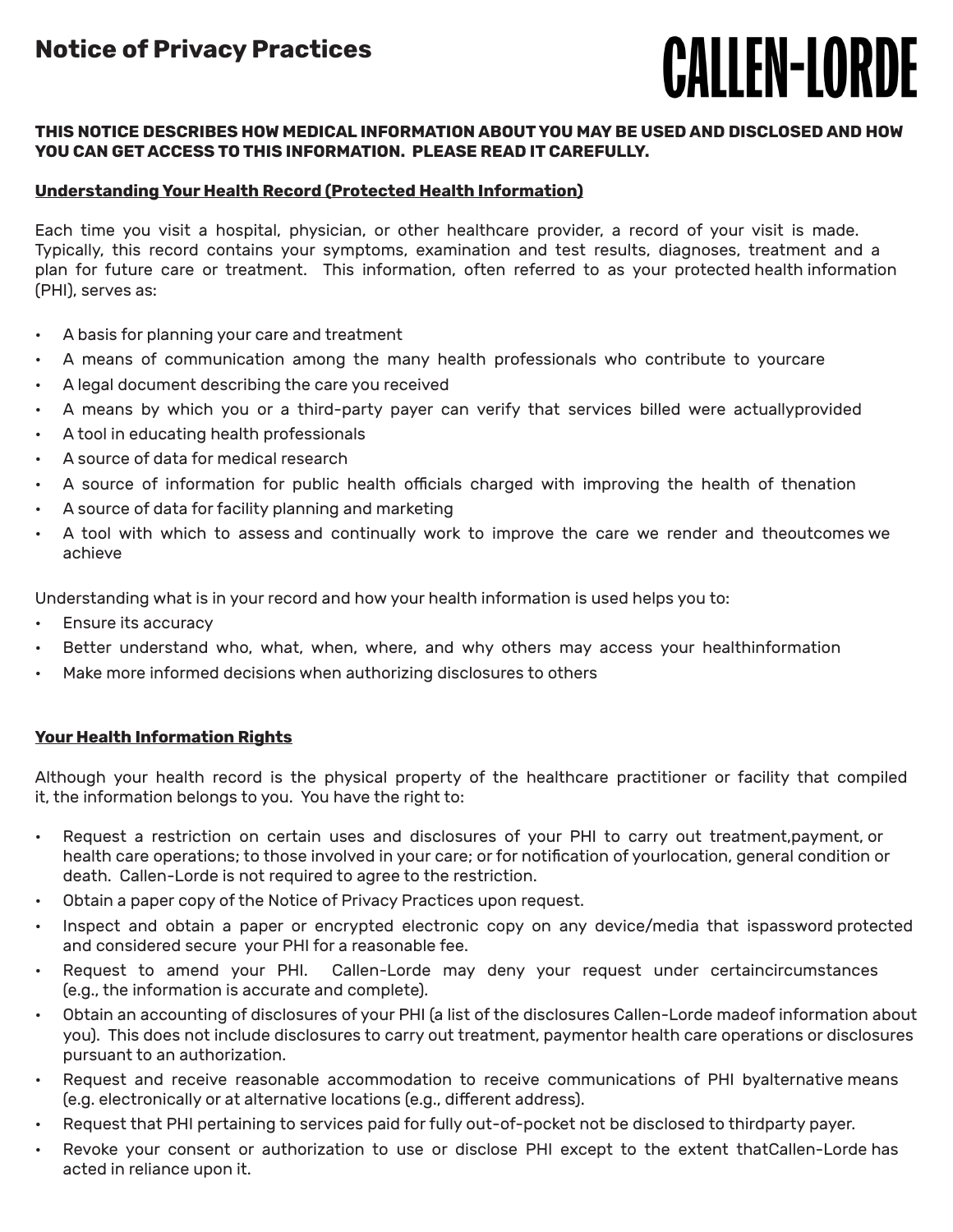### **Callen-Lorde's Health Information Responsibilities**

Callen-Lorde is required by law to:

# **CALLEN-LORDE**

- Maintain the privacy of your PHI.
- Provide you with a notice of our legal duties and privacy practices with respect toinformation we collect and maintain about you.
- Use or disclose your PHI only with your written consent, even where a specific writtenauthorization is not required, except as required by law or as necessary to provide servicesto you or to provide for medical audits by the Department of Health and Human Services.
- Use or disclose your PHI only upon your specific written authorization relating to the PHI tobe used or disclosed, except as described in this notice.
- Abide by the terms of this notice.
- Notify you if we are unable to agree to a requested restriction.
- Accommodate reasonable requests you may have to communicate health information byalternative means or at alternative locations.Callen-Lorde may use or disclose your PHI without your specific written authorization under the following circumstances:
- For its own treatment, payment, or health care operations.
- To another health care provider for treatment activities of that health care provider.
- To another health care organization or provider for payment activities of that provider.
- To another health care organization for its health care operations activities under certaincircumstances.
- As required by law (to prevent or control disease, injury and/or disability).
- To provide for medical audits by the Department of Health and Human Services.

Notwithstanding any statement elsewhere in this Notice, Callen-Lorde will not use or disclose PHI in any way that is restricted or prohibited by law. Uses and disclosures to which this applies include:

- PHI of minor patients to parents or guardians under certain circumstances (e.g., treatment for a sexually transmitted disease, performance of an abortion, when a minor patient over twelve years old objects to the disclosure.
- PHI relating to certain diseases except where specifically required or permitted by law.
- Psychotherapy Notes except for use by the originator of the psychotherapy notes for treatment or use or disclosure by Callen-Lorde for its own training programs or to defend itself in a legal action or other proceeding brought by the patient.
- Marketing except for face-to-face communication with you or to give you a gift of nominal value.

We reserve the right to change the terms of this *Notice* and to make the new provisions effective for all PHI we maintain. Should our information practices change, the revised Notice will be made available to you at your request and will be posted in a clear and prominent location at Callen-Lorde.

### **For More Information, to Revoke a Consent/Authorization or to Report a Problem**

For the procedure regarding exercising any of your rights under this Notice, to revoke an existing consent or authorization or if you have questions or would like additional information, you may contact the Privacy Officer at 212-271-7292. If you believe your privacy rights have been violated, you can file a complaint with Callen-Lorde or with the Secretary of the Department of Health and Human Services at the following addresses.

Callen-Lorde Community Health Center U.S. Department of HHS 356 West 18th Street 200 Independence Avenue, S.W. New York, NY 10011 Washington, D.C. 20201 (212) 271-7292 (877) 696-6775

Privacy Officer  $\blacksquare$  Secretary of Health and Human Services hhs.mail@hhs.gov

There will be no adverse consequences or retaliation against you for filing a complaint.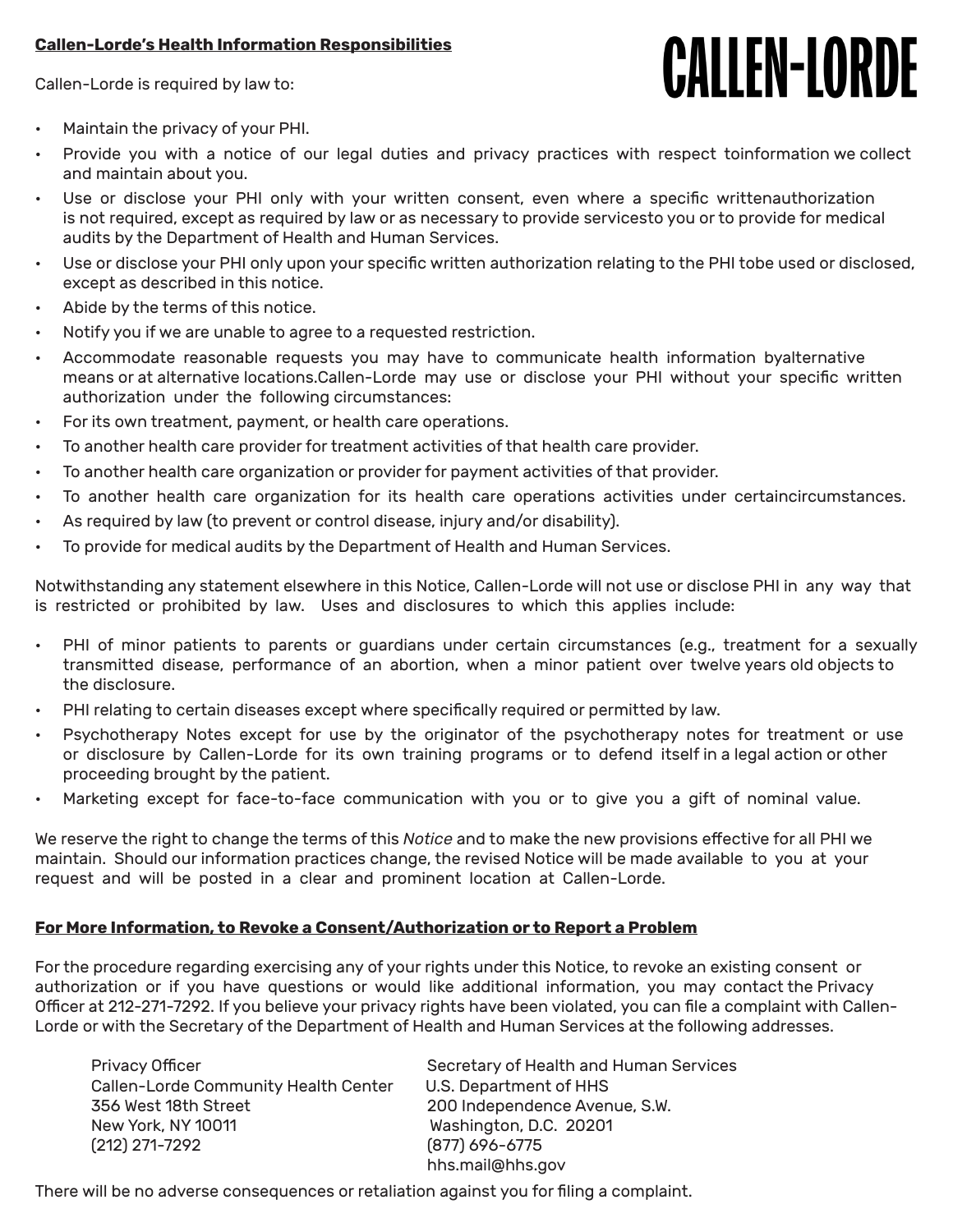### **Examples of Disclosures for Treatment, Payment and Health Care Operations**

# **CALLEN-LORDE**

**Treatment**:Treatment means provision, coordination, or management of your care by a health care provider(s) including coordination or management of your care with a third party, consultation between health care providers about you, or referral from one provider to another. For example, a medical provider at Callen-Lorde can release copies of your lab results to another medical provider that s/he is consulting about your care.

**Payment**: Payment means a health care provider's activities to provide or receive reimbursement for health care services provided to you, including determinations of eligibility or coverage; billing, claims management, collection activities, and related health care data processing; review of health care services for medical necessity, coverage under a health plan, appropriateness of care, or justification of charges; utilization review activities; and certain reimbursement-related disclosures to consumer reporting agencies. For example, Callen-Lorde may send a bill to your insurer that includes information identifying the patient, the patient's diagnosis, and the procedures and supplies used.

**Health Care Operations**: Health care operations include activities such as conducting quality assessment and improvement activities; population-based activities relating to improvement of health care; reviewing the competence or qualifications of health care professionals; conducting training programs for health care professionals; accreditation, certification, licensing, and credentialing activities; conducting or arranging for medical review, legal services, and auditing functions; business planning and development; and business management and general administrative activities. Callen-Lorde may also disclose your health record to another health care provider who treated you for that provider's quality assessment activities. For example: Callen-Lorde's quality improvement team may use information in your health record to assess the care and outcomes in your case and others like it in an effort to continually improve the quality and effectiveness of the care it provides.

**Appointment Reminders, Treatment Alternatives, and Other Health-Related Benefits**: Callen-Lorde may contact you to provide appointment reminders, information about treatment alternatives, or other health-related benefits and services that may be of interest to you.

**Fund-Raising**: Callen-Lorde may contact you to raise funds for the organization.

#### **Examples of Other Permitted or Required Uses and Disclosures**

**With the Opportunity to Agree or Object**. While the uses and disclosures described below may be done without your specific written authorization, you must usually be given an opportunity to agree or object.

**Those Involved with a Patient's Care**: Callen-Lorde may disclose to a family member, other relative, your close personal friend, or any other person identified by you, PHI directly relevant to that person's involvement with your care or payment related to your care.

**Notification of a Patient's Location, General Condition, or Death**: Callen-Lorde may use or disclose PHI to notify or assist in notifying a family member, your personal representative, or another person responsible for your care of your location, general condition, or death including to an organization authorized by law or by its charter to assist in disaster relief efforts for the purpose of coordinating notification.

**Without the Opportunity to Agree or Object**. So long as the privacy rule requirements are followed, the uses and disclosures described below may be done without your specific written authorization and without giving you an opportunity to agree or object.

**Required by Law**: Callen-Lorde may use or disclose PHI to the extent the use or disclosure is required by law and complies with and is limited to the relevant requirements of such law.

**Public Health Activities**: Callen-Lorde may disclose PHI for a variety of public health activities. These include disclosure to a public health authority authorized by law to collect or receive information for the revention or control of disease, injury, or disability or to a public health or other authority authorized by law to